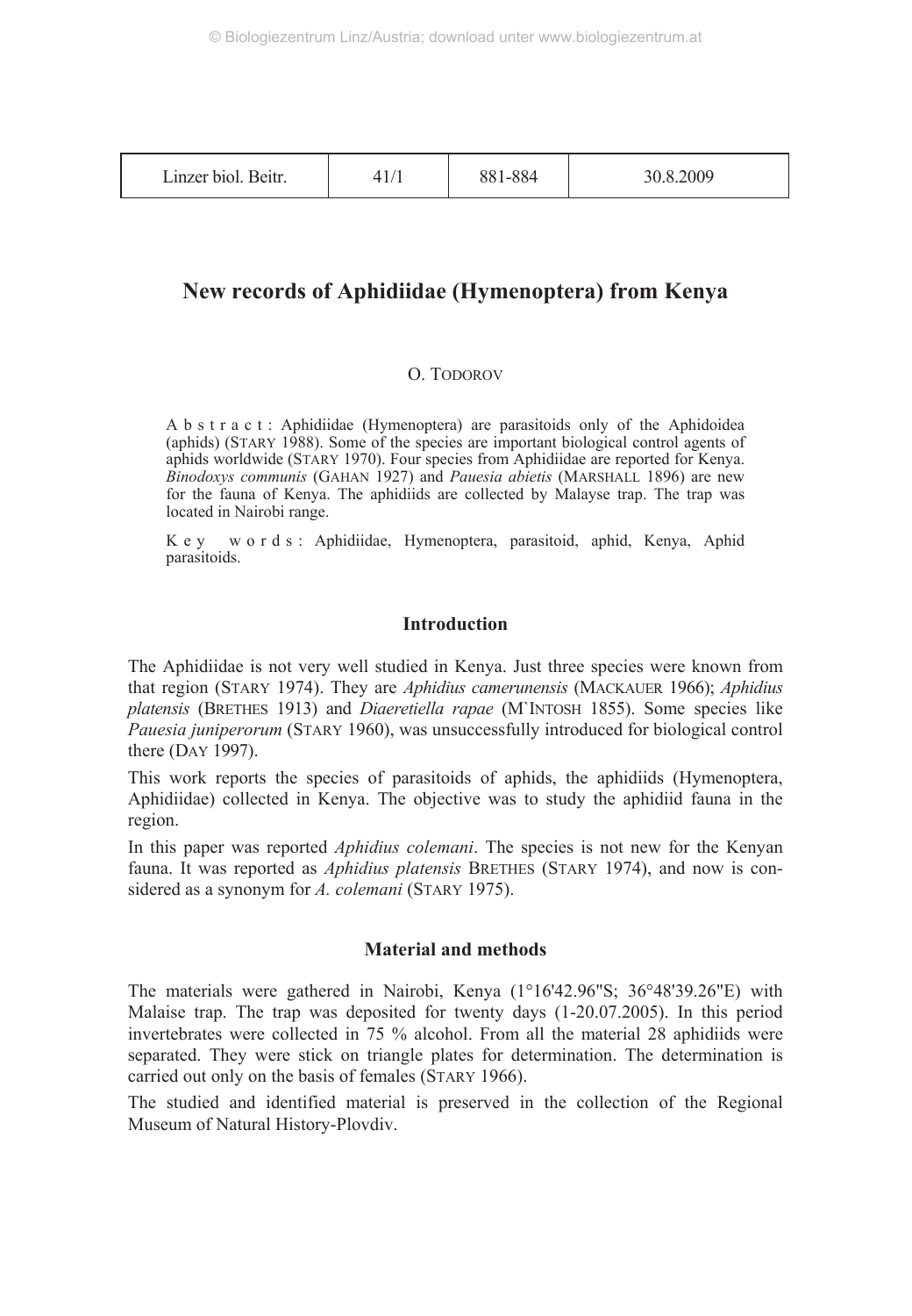882

#### **Results**

#### *Aphidius camerunensis* **(MACKAUER 1966)**

*Aphidius camerunensis* MACKAUER 1966 - Ent. Mag. **101**: 116-118. Material : Nairobi, Kenya, 1.-20.07.2005. Hosts : Sitobion.

E c o n o m y i m p o r t a n c e : indifferent.

#### *Aphidius colemani* **(VIERECK 1912)**

*Aphidius colemani* VIERECK 1912 - Proc. U. S. Natn. Mus. **42**: 141. *Aphidius platensis* BRETHES 1913 - An. Mus. Nac. Hist. Nat. B. Aires. **24**: 41. *Aphidius hubrichi* BRETHES 1913 - An. Mus. Nac. Hist. Nat. B. Aires. **24**: 41-42. *Aphidius porteri* BRETHES 1913 - Ann. Zool. Apl. **2**: 3. *Aphidius aphidiphilus* BENOIT 1955 - Ann. Mus. R. Congo Belge, Ser. 8 Vo, Zool. **36**: 349. *Aphidius leroyi* BENOIT 1955 - Ann. Mus. R. Congo Belge, Ser. 8 Vo, Zool. **36**: 350.

Material : Nairobi, Kenya, 1.-20.07.2005.

Hosts : *Aphis*, *Aulacorthum*, *Brachycaudus*, Brevicorinae, *Capitophorus*, *Dysaphis*, *Hialopterus*, *Hayhurstia*, *Hyadaphis*, *Hypermizus*, *Macrosiphon*, *Melanaphis*, *Micromizus*, *Mizodes*, *Mizus*, *Pterocoma*, *Rhopalosiphum*, *Schizaphis*, *Thelaxis*, *Toxoptera*.

E c o n o m y i m p o r t a n c e : one of the most important biological control agents.

## *Binodoxys communis* **(GAHAN 1927)**

*Trioxis communis* GAHAN 1926 - Proc. U. S. Nat. Mus. **70**: 4-5.

Material : Nairobi, Kenya, 1.-20.07.2005.

Hosts : *Aphis*, *Rhopalosiphum*, *Capitophorus.*

E c o n o m y i m p o r t a n c e : biological control agent of the melon aphid (*Aphis gossypii*).

## *Pauesia abietis* **(MARSHALL 1896)**

*Aphidius abietis* MARSHALL 1896 - In: ANDRE, Spec. Hym. Eur. d`Alg. **5**: 565-566.

Material : Nairobi, Kenya, 1.-20.07.2005.

Hosts : *Cinara*.

E c o n o m y i m p o r t a n c e : little.

## **Key to the species**

- 1 (6) Last abdominal sternite lacking projections (fig. 2)
- 2 (3) Propodeum with wide areola, covering more than half of its surface (fig. 3) ...........*Pauesia* Antennae 21-22 segmented. Pterostigma dark brown.................*P. abietis* MARSHALL 1896
- 3 (2) Propodeum with small areola (fig. 4)
- 4 (5) Radial cells and median cell of fore wing fused, closed by intermedian + median vein on the lower side and by interradial vein on the external side (fig. 7)..............*Aphidius*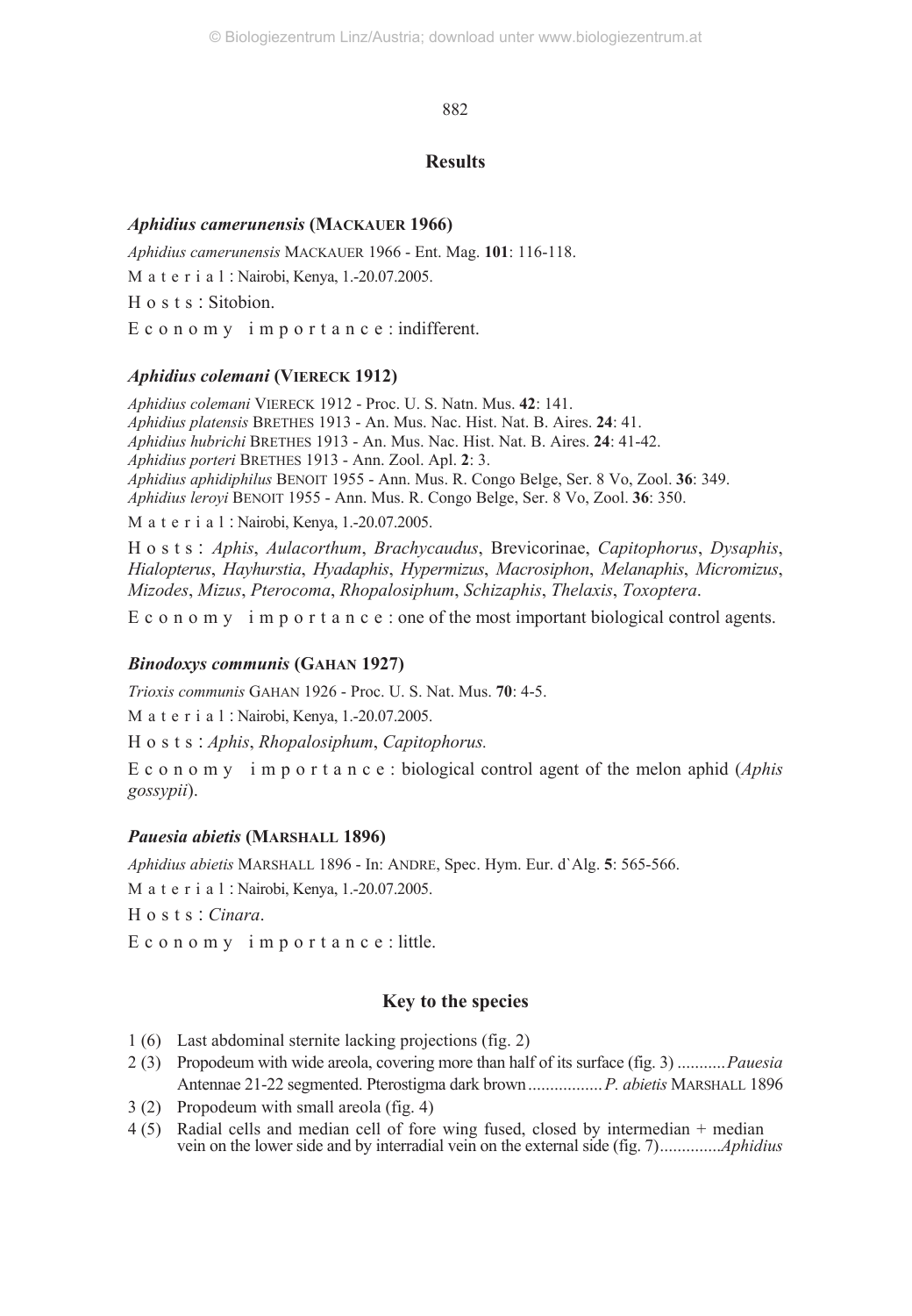#### 883

- 1 (2) Anterolateral parts of 1-st abdominal tergite costulate with 6-8 costulae (fig. 5). Antennae 16-17 segmented ..........................................*A. camerunensis* MACKAUER 1966
- 2 (1) Anterolateral parts of 1-st abdominal tergite costate (fig. 6). Antennae 15-16 segmented................................................................................*A. colemani* VIERECK 1912
- 5 (4) Fore wing venation reduced; only radial vein developed, intermedian + median vein and interradial veins absent (fig. 8) ................................................................ *Diaretiella* Antennae 13-15 – segmented. Head and thorax black .......................*D. rapae* M`INTOSH
- 6 (1) Last abdominal sternite with two processes (fig. 1) ........................................ *Binodoxys* Distance between primary and secondary tubercles less than width at spiracles. Antennae 11 segmented. Pedicel and F1 yellow .................*B. communis* GAHAN 1927

#### **Acknowlegments**

I would like to thank Dr. Vladimir Sakalian from Institute of Zoology, Bulgarian Academy of Science for the collecting of the materials from Kenya.

#### **Zusammenfassung**

Vier Arten der Familie Aphidiidae (Hymenoptera) wurden aus Kenia nachgewiesen. *Binodoxys communis* (GAHAN 1927) und *Pauesia abietis* (MARSHALL 1896) sind neu für die kenianische Fauna. Das untersuchte Material ist in der Sammlung des Autors im Naturkundemuseum in Plovdiv.

#### **References**

- ASTAFUROVA. V., BELOKOBILSKII S., DAVIDIAN Е., KASPARIAN D., KOTENKO А., KUZENKO N., KUSLICKII V., LELEI А., MANUKIAN А., NEMKOV P., PESENKO J., PROSTALKIN М., RADCHENKO V., SINOHARA А., TOBIAS V., TOLKANITS V., TRIAPITSIN S., REGER А., FURSOV V., HALAIM А. & А. HUMALA. (2007): Key to the insects of Russian Far East. Vol. **IV**. Neuropteroidea, Mecoptera, Hymenoptera. Pt. 5. — Vladivostok: Dal'nauka. 192-202.
- DAY K., GICHORA M., MUTITU E. & M. KAMUNYAS (1997): Trial releases of *Pauesia juniperorum* in Kenya. — Blantyre, Malawi: 15-28.
- DAY R.D., ATUAHENE S., GICHORA M., MUTITU E. & D. CHACHA (1993): Sampling Cypress Aphids. Biological Control of Forest Aphids in Africa. Kenya, International Institute of Biological Control. — Technical Bulletin Series N.S. **2**: 44 p.
- MACKAUER M. (1966): A new aphid parasite from West Africa. Entomologist's mon. Mag., **101**: 116-118.
- MEDVEDEV G. (1986): A key to insects of European part Ussr, part 2 Hymenoptera, section 5, Leningrad, publishing house "nauka". Pp. 232- 283.
- STARY P. & H. SCHMUTTERER (1973): A review of aphid parasites (Hymenoptera: Aphidiidae) in Кenya. — Zeitschrift für angewandte Entomologie **74**: 351-356.
- STARY P. (1975): Aphidius colemani Viereck 1912: its taxonomy, distribution and host range (Hym., Aphidiidae). — Acta ent. bohemoslov. **72**: 156-163.
- STARY P. (1966): Aphid Parasites of Czechoslovakia. Academia & Dr. W. Junk, Praha, The Hague, 242 pp.

Author's address: Dr. Ognyan TODOROV

Regional Museum of Natural History-Plovdiv Hrysto G. Danov str. 34, BG-Plovdiv 4000, Bulgaria E-mail: ogi\_lion@abv.bg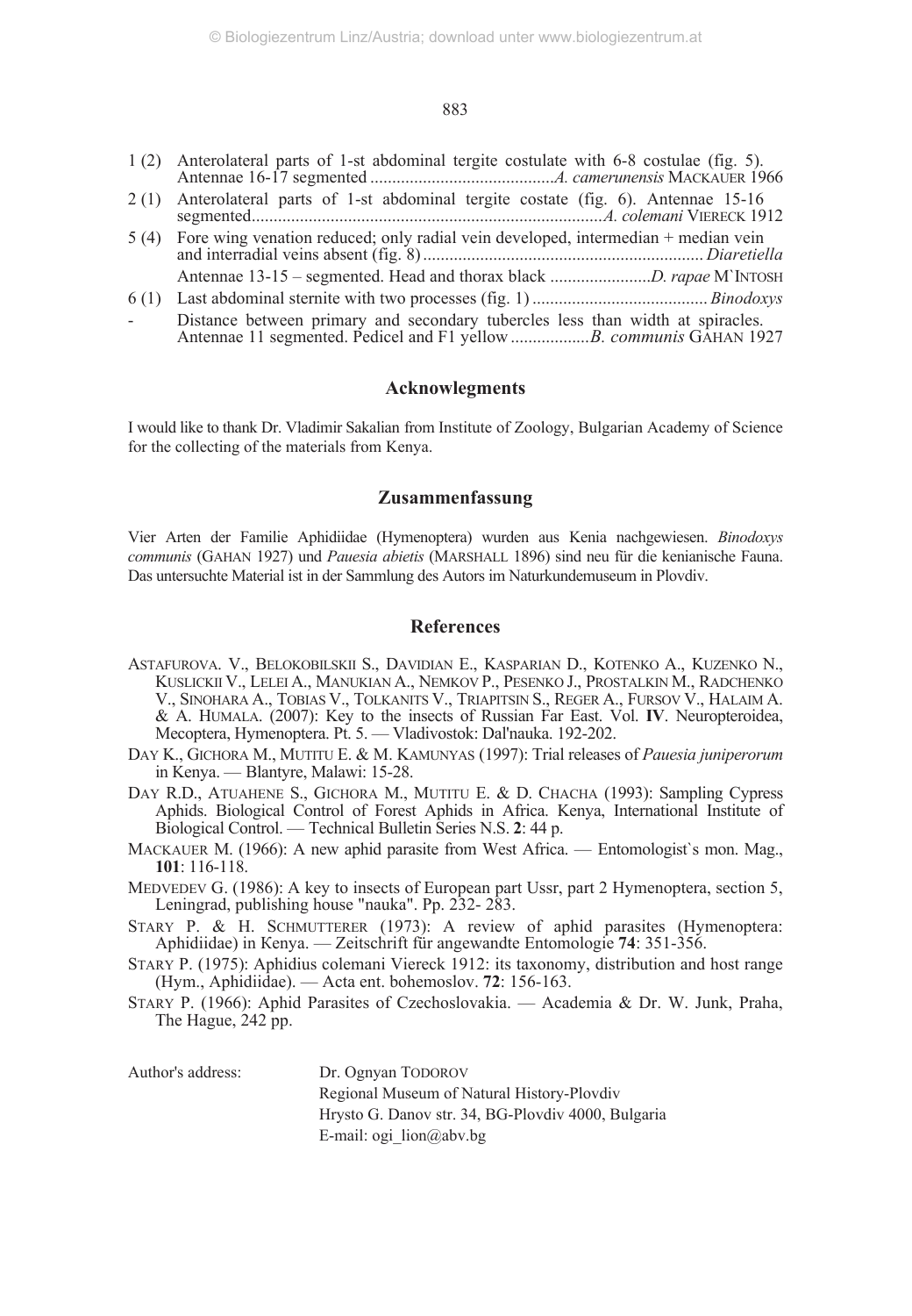884



**Figs 1-8**: (**1**) Ovipositor of *B. communis*; (**2**) Ovipositor of *D. rapae*; (**3**) Propodeun of *P. abietis*; (**4**) Propodeun of *A. camerunensis*; (**5**) Anterolateral parts of 1-st abdominal tergite of *A. camerunensis*; (**6**) Anterolateral parts of 1-st abdominal tergite of *A. colemani*; (**7**) Fore wing of *A. camerunensis*; (**8**) Fore wing of *D. rapae*.